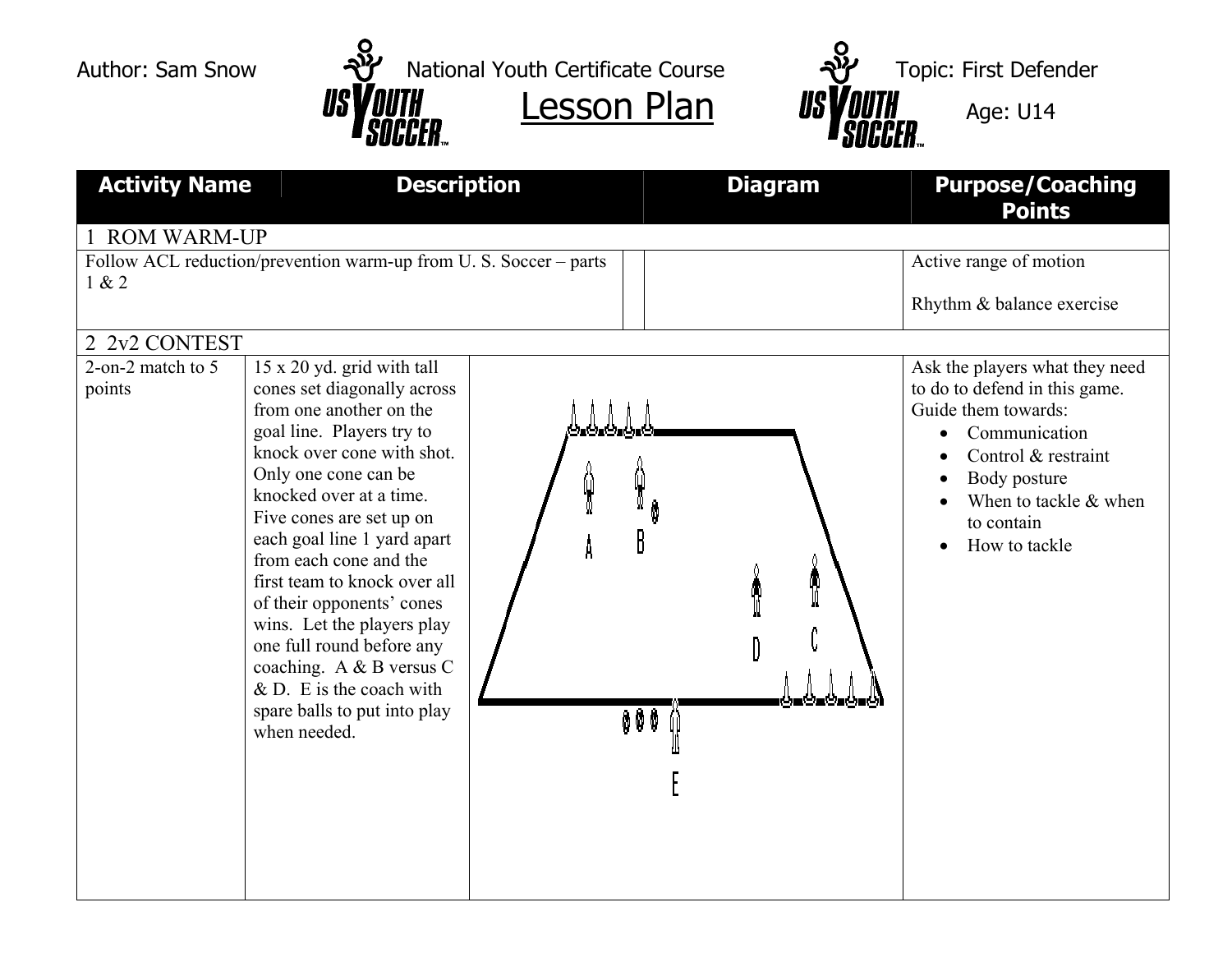Author: Sam Snow  $\frac{N}{2}$  National Youth Certificate Course  $\frac{N}{2}$  Topic: First Defender  $Lesson Plan$  *USVOUTH* Age: U14</u>

| UUUULII…<br>DUODIN                                     |                                                                                                                                                                                                                                                                                                                                                                                                                                                        |                                                |                                                                                                                                                                                                                                                                                                                                                                                                             |
|--------------------------------------------------------|--------------------------------------------------------------------------------------------------------------------------------------------------------------------------------------------------------------------------------------------------------------------------------------------------------------------------------------------------------------------------------------------------------------------------------------------------------|------------------------------------------------|-------------------------------------------------------------------------------------------------------------------------------------------------------------------------------------------------------------------------------------------------------------------------------------------------------------------------------------------------------------------------------------------------------------|
| $3$ $1v1$                                              |                                                                                                                                                                                                                                                                                                                                                                                                                                                        |                                                |                                                                                                                                                                                                                                                                                                                                                                                                             |
| $1$ -on-1 training activity                            | 10 x 15 yard grid. D plays a<br>pass to A and then goes to<br>defend. A tries to dribble<br>across the opposite goal line.<br>Activity ends when D gains<br>possession or dispossesses<br>A. When the ball goes out-<br>of-bounds or when A<br>dribbles over the goal line.<br>Then the next pair $(E & B)$<br>goes on. Have three pairs<br>per grid to have a work-to-<br>rest ratio of 3 to 1 so that<br>when the players go on they<br>can go 100%. |                                                | D is there an angle you cold use<br>to approach A to help you force<br>him one-way?<br>D if you go at A too fast what<br>happens?<br>D if you go at A too slow what<br>happens<br>D how should you run at A for<br>the first few yards?<br>D how should you run at A for<br>the last three yards?<br>D what should be the position of<br>your feet and the posture of your<br>body when you are close to A? |
| 4 4v4 GAME                                             |                                                                                                                                                                                                                                                                                                                                                                                                                                                        |                                                |                                                                                                                                                                                                                                                                                                                                                                                                             |
| With or without<br>goalkeepers play a 4-<br>on-4 game. | 30 x 20 yard grid. Let them<br>play a small-sided game.<br>Remind them during the<br>flow of play to think about<br>how to defend as the $1st$<br>defender. Look for<br>coachable moments to ask<br>guided questions in order to<br>improve they abilities as the<br>1 <sup>st</sup> defender.                                                                                                                                                         | ŷ<br>髢<br>F<br>D.<br>⋔<br>$\mathbf{\degree}$ , | Are the players recognizing<br>when they should be the $1st$<br>defender?<br>Are they communicating with<br>one another on who should take<br>on that role?<br>Do they recognize when the<br>roles have switched and another<br>teammate should now step up to<br>be 1 <sup>st</sup> defender?                                                                                                              |